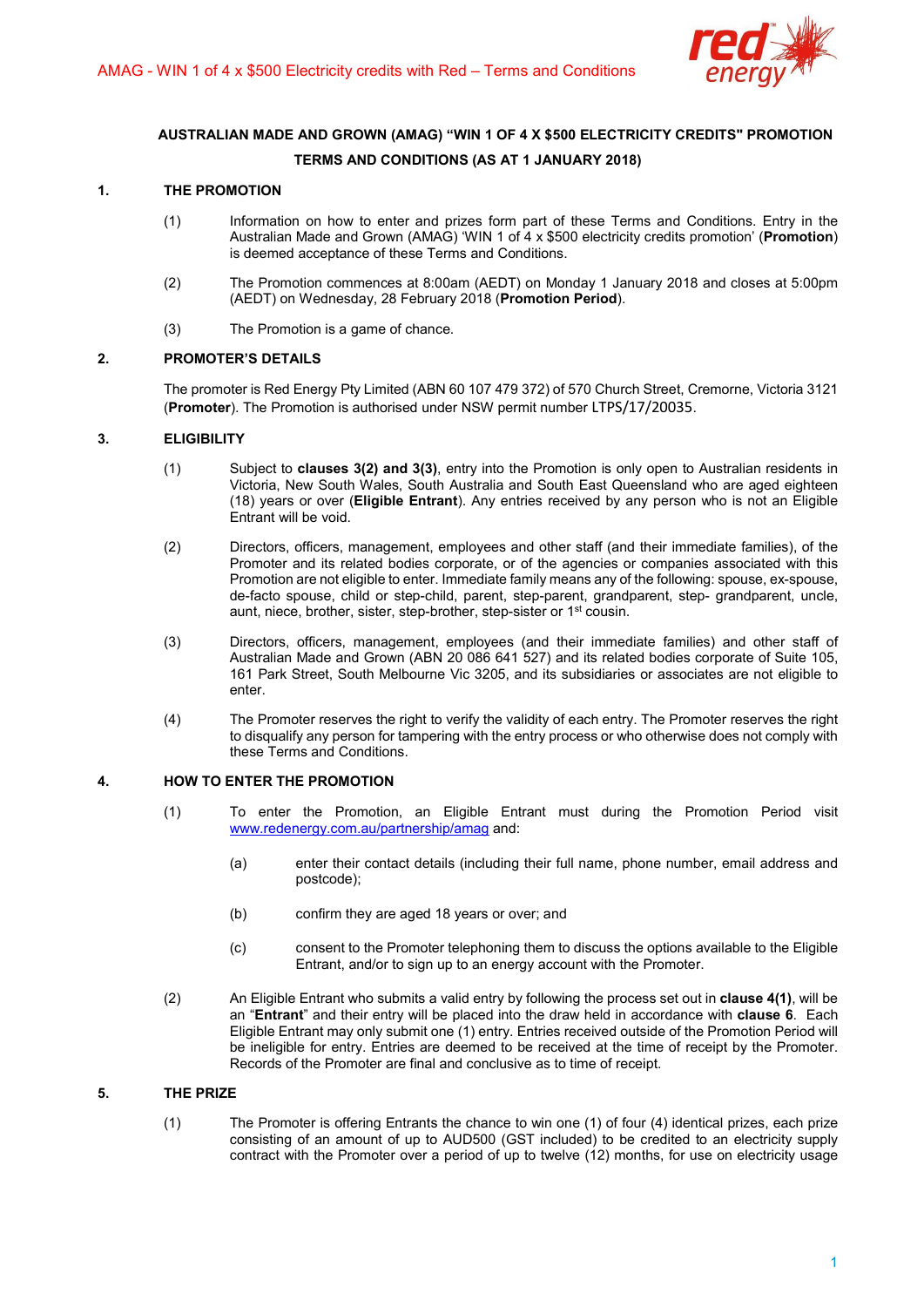

and daily supply charges for a residential supply address located in New South Wales, Victoria, South Australia or South-East Queensland, issued in accordance with the terms of clause 7 (Prize).

(2) The total value of the Prizes is up to a maximum of AUD2000 (GST included).

# 6. PRIZE WINNERS

- (1) The Prizes will be drawn by the Promoter via electronic draw at 12:00pm AEDT on Wednesday 7 March 2018 at the offices of Anisimoff Legal located at Suite 5, 210 Central Coast Highway, Erina, New South Wales 2250 (Prize Draw).
- (2) The first four valid entries drawn via electronic draw will win the Prize (each a Prize Winner). The Promoter's decision is final and no correspondence will be entered into.
- (3) Within two (2) business days of the Prize Draw, the Promoter will notify the Prize Winners by:
	- (a) email, at the email registered with the Promoter as part of their entry into this Promotion;
	- (b) telephone, at the telephone number registered with the Promoter as part of their entry into this Promotion; and
	- (c) publishing the Prize Winners' names on the Promoter's website at: www.redenergy.com.au/termsandconditions
- (4) Within three (3) to five (5) business days of the Prize Draw, the Promoter will also notify the Prize Winners by publishing the Prize Winners' names in The Australian newspaper.
- (5) If a Prize Winner:
	- (a) responds before Wednesday, 6 June 2018 they will have been deemed to have accepted their Prize (Winner's Acceptance); or
	- (b) fails to respond before Wednesday, 6 June 2018, their Prize will be deemed unclaimed.
- (6) The Promoter may conduct such further draws as necessary for any unclaimed Prizes (subject to the approval of the relevant gaming authorities in each State). The redraw will be conducted at the offices of Anisimoff Legal at Suite 5, 210 Central Coast Highway, Erina, New South Wales at 12:00pm AEST on Friday, 8 June 2018, subject to any written direction given under applicable law. Any Prize Winner(s) of an unclaimed Prize will be notified in the manner set out in clause 6(3). Any further draws that may be required to allocate any Prizes that remain unclaimed following the redraw held on Friday, 8 June 2018 will be conducted in accordance with the instructions of the relevant State gaming authorities.

## 7. PRIZE DETAILS

- (1) If a Prize Winner is not a customer of the Promoter at the time of their Winner's Acceptance, then in order to redeem the Prize, they must enter into an electricity supply contract with the Promoter within six (6) calendar months of their Winner's Acceptance. Following the Prize Winner becoming a customer of the Promoter, the Promoter will apply a AUD500 credit to their electricity account, which will then be used for each billing cycle for up to twelve months as credit towards their electricity bill until the value of the Prize has been exhausted. If a Prize Winner does not enter into an electricity supply contract with the Promoter prior to the date that is six (6) calendar months after their Winner's Acceptance, that Prize Winner will forfeit their Prize and will not receive any alternative prize. If this occurs the Prize will be an unclaimed prize and will be dealt with pursuant to clause 6(6) (subject to the approval of the relevant State gaming authorities).
- (2) If a Prize Winner is a customer of the Promoter at the time of their Winner's Acceptance, then on each billing cycle for up to twelve (12) calendar months following their Winner's Acceptance, the Promoter will apply a credit to their electricity bill for each billing cycle until the value of the Prize has been exhausted.
- (3) The Prize, or any unused portion of the Prize at the end of the twelve (12) calendar months under clauses 7(1) or 7(2) (as the case may be), cannot be refunded or converted into cash and is not transferrable to other persons or organisations.